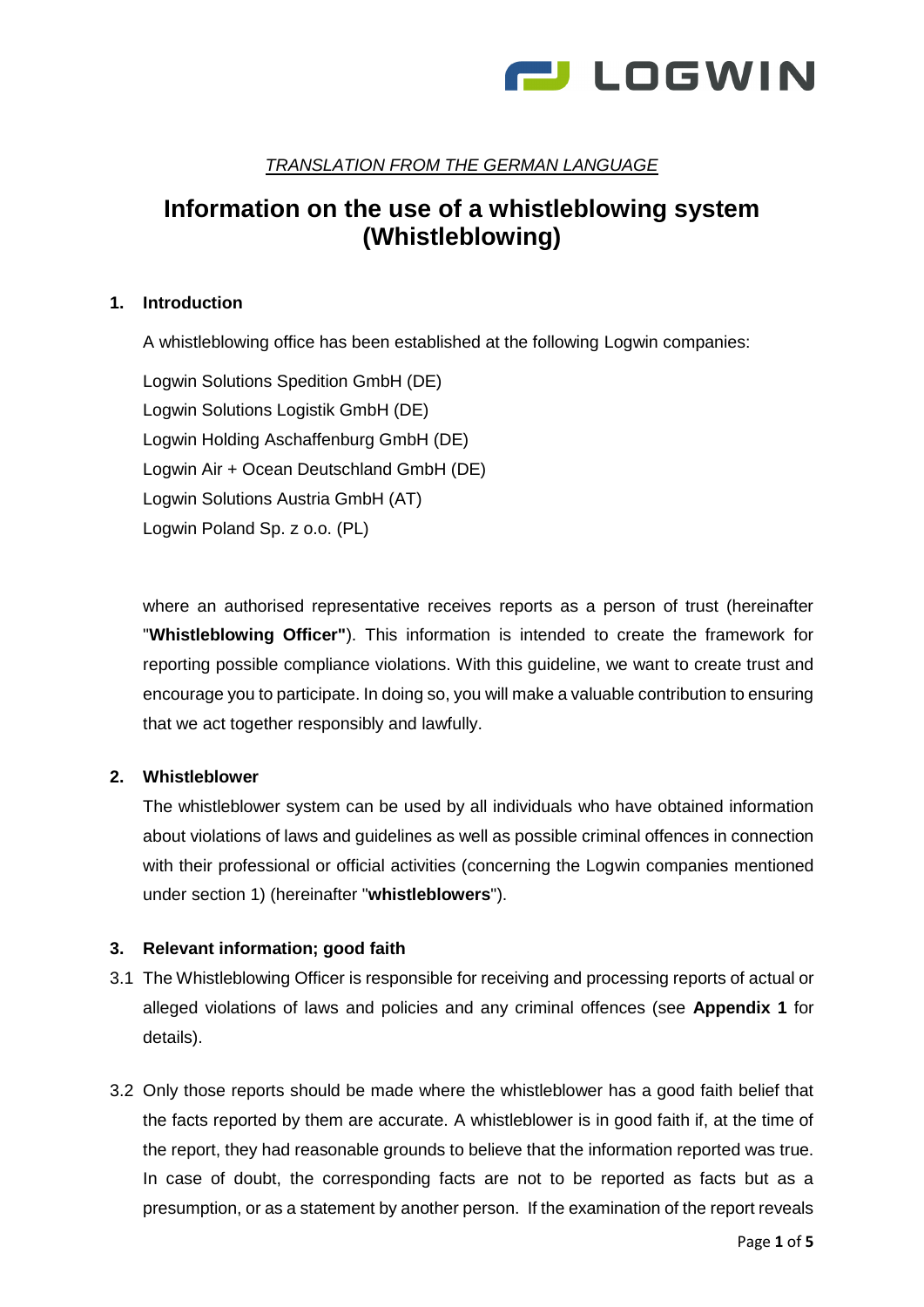

that there is no reasonable suspicion or that the facts are not sufficient to substantiate a suspicion, whistleblowers reporting in good faith do not have to fear any disadvantages.

3.3 Logwin would like to point out that a whistleblower is obliged to compensate the damage resulting from a deliberate or grossly negligent reporting of incorrect information. In addition, criminal liability cannot be ruled out in the case of intentional reporting of false information.

# **4. Rules of procedure**

4.1 Reports about actual or alleged violations of laws and guidelines as well as any criminal offences should be submitted to the company's Whistleblowing Officer as a person of trust and neutral intermediary. The submission of such reports is not bound to a specific form. Every report will be treated confidentially and in compliance with the applicable data protection laws.

Ms. Stella Grenz-Richter will assume the function of an external Whistleblowing Officer for all German and Austrian Logwin companies (mentioned in section 1) and can be reached as follows:

> Telephone: +49-6027 / 4076641 Email: [Hinweisgeberstelle@grenz-richter.de](mailto:Hinweisgeberstelle@grenz-richter.de)

 For the Polish company (mentioned in section 1) Mr Sławomir Maciag will assume the function of a Whistleblowing Officer. Notifications can be made within an anonymous portal under the following link:

# <https://report.whistleb.com/pl/logwin>

- 4.2 Reporting to the Whistleblowing Officer ensures fast and efficient processing. When the Whistleblower Protection Act comes into force, it will also be possible to turn to an external reporting office for certain violations. As soon as the legal requirements have been established and these reporting offices have been set up by the relevant Federal Governments, whistleblowers will be informed and the Whistleblowing Officer will provide information on external reporting procedures and offices.
- 4.3 The disclosure of information on actual or suspected violations to external third parties (disclosures to the public) requires that the whistleblower first contacted the Whistleblowing Officer and that the Whistleblowing Officer did not take appropriate action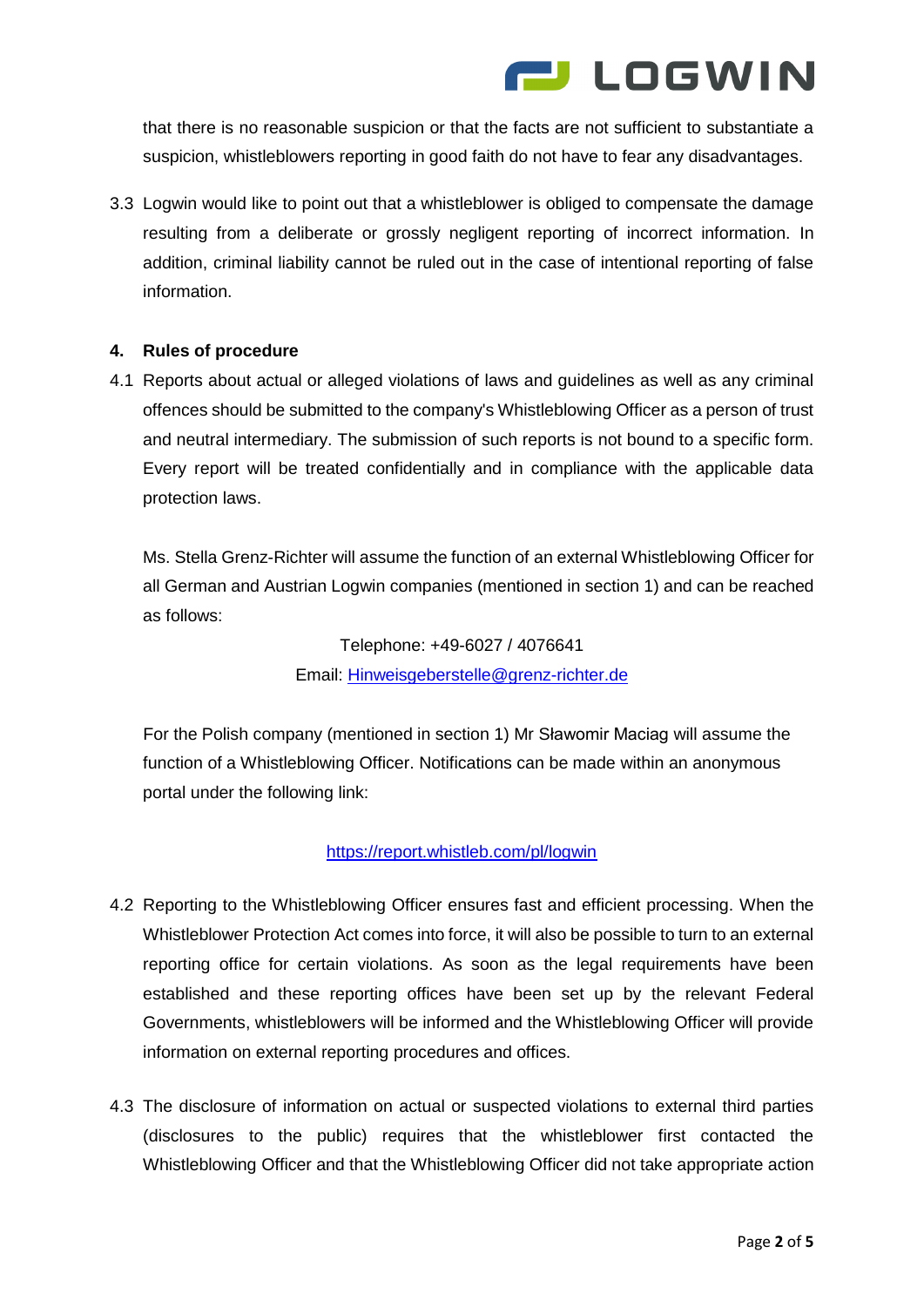

within a time frame of three months or that the whistleblower has sufficient reason to believe that the violation may pose an immediate or obvious threat to public interest.

# **5. Case management process, confidentiality requirement**

- 5.1 Any reference to an issue to be reported should be as specific as possible, giving the background, description of the specific event, names, dates, places and other information. Supporting documents should be provided if available.
- 5.2 As an independent body, the Whistleblowing Officer examines the incoming reports in compliance with the confidentiality requirement. If the Whistleblowing Officer is of the opinion that further investigations should be carried out, they document this and forward the information to the responsible Compliance Officer. The responsible Compliance Officer for the companies mentioned under section 1 is the Chief Compliance Officer of Logwin AG. The Compliance Officer then carries out the internal investigations in a timely manner. The whistleblower is informed by the Whistleblowing Officer about the progress of the proceedings to the extent legally permissible.
- 5.3 If a report turns out to be false or cannot be sufficiently substantiated with facts, this will be documented accordingly and the procedure will be discontinued immediately. There will be no consequences for the whistleblower, in particular the case will not be documented in the personnel file. The whistleblower will be informed accordingly.
- 5.4 The whistleblower decides whether or not they wish to preserve their identity. The Whistleblowing Officer ensures that reports from whistleblowers who do not wish to be identified are passed on anonymously to the responsible Compliance Officer, unless there is a legal obligation to disclose.

# **6. Protection of the whistleblower and the persons involved in the investigation**

- 6.1 Provided that a whistleblower has followed the procedure prescribed in s. 4 for submitting the report and the information reported is true or the whistleblower at least had sufficient reason to believe that this was the case, they need not fear any disadvantages resulting from a report (e.g. reprimand, warning, dismissal, suspension, discrimination). The same applies to persons who confidentially support the whistleblower in making a report in a professional context.
- 6.2 Should a whistleblower or a person assisting in the clarification of the suspicion be of the opinion that they are disadvantaged because of a reported information, this must be reported to the Whistleblowing Officer or the responsible Compliance Officer.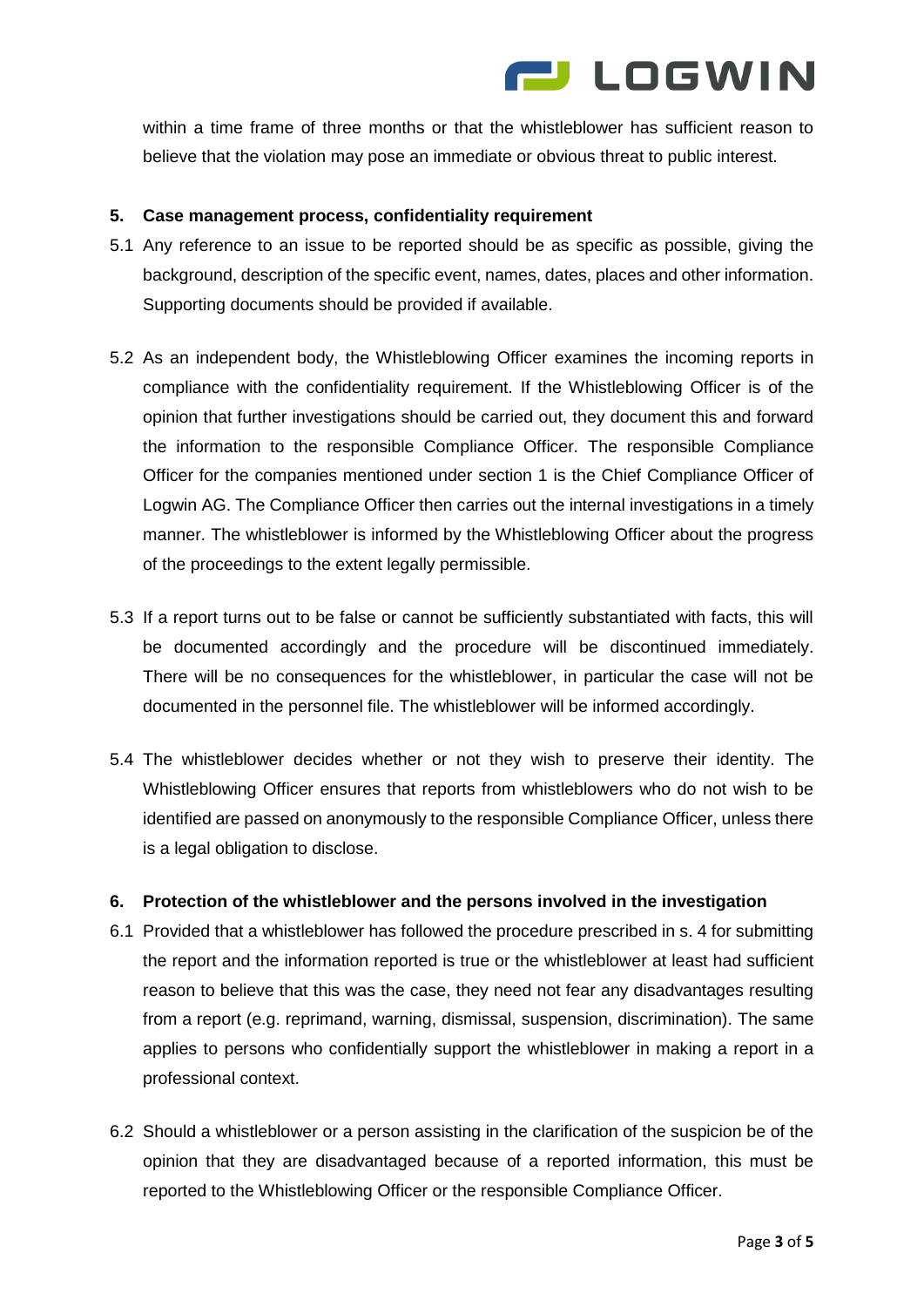

# **7. Information and hearing of the reported person**

Any person affected by a report is to be notified of the suspicions directed against them at the appropriate time, taking into account the requirements of data protection law, unless such notification would significantly impede the progress of the proceedings to establish the facts of the case. Such notification must be made at the latest upon completion of the investigation. The person affected will be heard by the Chief Compliance Officer of Logwin AG before conclusions are drawn at the end of the procedure explained above, in which the name of the person will be disclosed.

#### **8. Data Protection**

All information, including references to the whistleblower, will be processed confidentially within the framework of the applicable laws. Details on the handling of personal data collected and stored within the framework of the present procedure can be found in the data protection information of the whistleblowing office available on the intranet.

*Status: 03/2022*